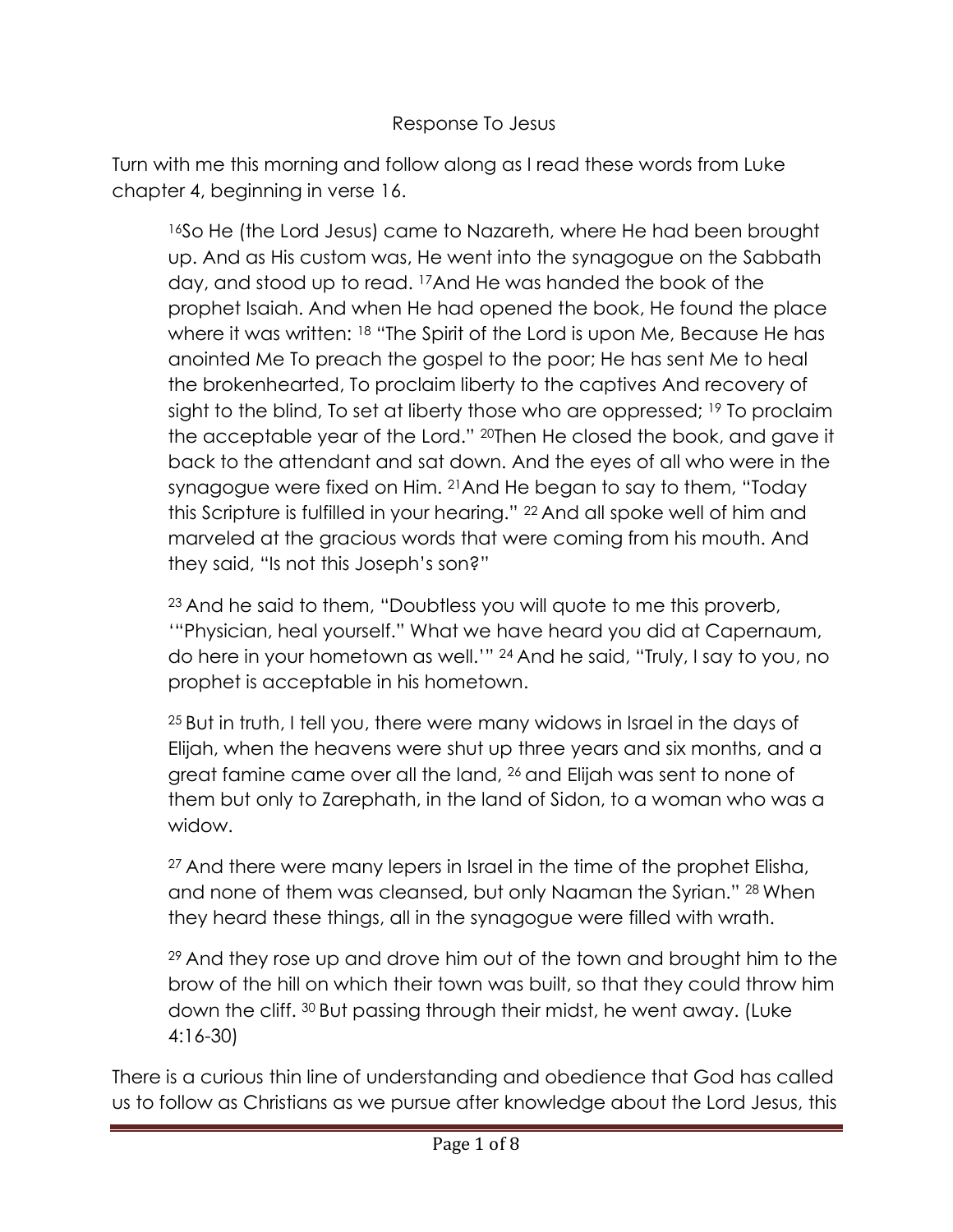Great Savior who has given His life to save us from our sins. And it's clear from these scriptures that God fully expects a response from us as we learn.

And though, just as with these people in this synagogue, we may not be able to fully comprehend His words. And even beyond that, we might not really like some of the things we learn about Him. But again, even so, a response from us is still required.

A point of doctrine that we have spoken about often is the matter of "man's free will", and how exactly our "free will" responses fit into the divinely orchestrated plans that God has arranged for us.

And here in this circumstance with the Lord Jesus, we find both the "free will of man" and the "divine foreordaining of God" fully at work within all that is taking place.

As we know from the words of John 6:44, no one comes to Jesus except that the Father draws them. And that being so, we know that these people were divinely drawn to this synagogue on this day. But then we also quickly find their "free will" responses coming to the surface, first approving, but then "rejecting" the Lord Jesus.

And yes, these people's responses were particularly strong, even violent. But while you or I or even most of the people we know in the churches of our day might not have as strong a response to the truths we learn about Christ, still, throughout the centuries since the Lord Jesus first walked this earth church members have been very opinionated and strong in their response to certain of the teachings within our churches.

Church congregations have split and whole denominations have been formed, with hard-fought intellectual battles being waged. And much of it has been about these matters I just mentioned, about "God's foreordaining" of the matters that come to pass and about "man's free will". And even I must confess that I barely understand enough about it to be able to preach its truth.

But with all of that being said, I am convinced that all that we will need to know is really right here within the words of this bible. And contrary to some of the arguments, the words in these scriptures support both sides of those arguments.

And folks, the words are clear! God absolutely foreordains whatsoever comes to pass, including the salvation by which we obtain eternal life. But yet, man must also exercise his will to "believe" and to "receive" that blessed Person of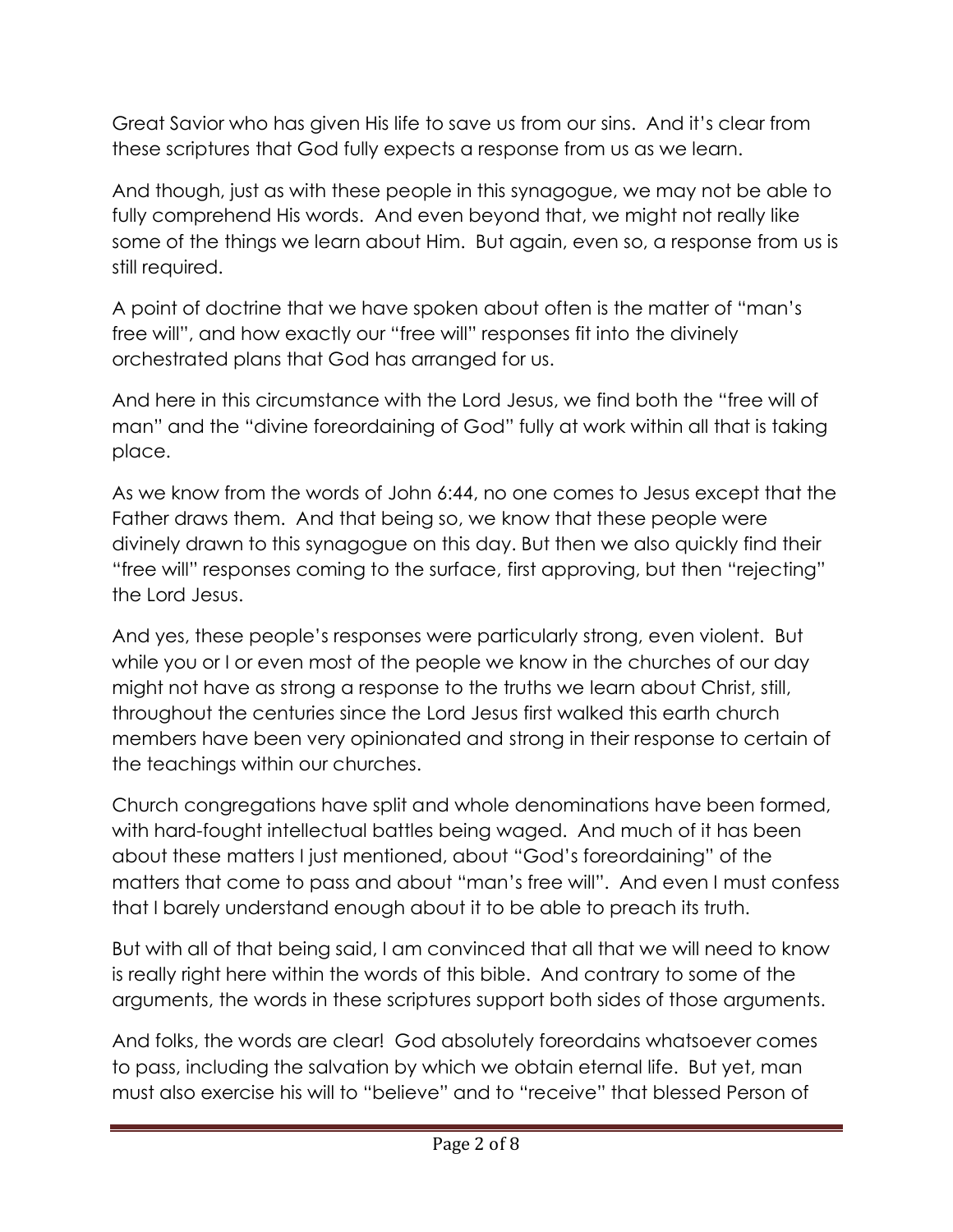the Son of God, and to receive the salvation and the sanctification that He brings with Him.

My own understanding comes from the bible teachers who explain it as being a form of "concurrence", "concurrence", that mysterious phenomena that I have spoken to you about on other occasions, that mysterious phenomena through which my "free will" is able to become the same as "God's Will".

And as regards my salvation, it is that mysterious phenomena in which God chooses me to be one of His own, while at the same time, I also seem to be making that choice of choosing to receive Him. But always with the absolute understanding that God is ever and always the "first cause" of all that takes place on the earth.

And no, I don't really understand how all of this works out but, by faith, I know and accept that it is true because these scriptures declare it to be true.

So then, how do these thoughts fit into the scripture text that is before us today. How does a person's seemingly "free will" belief fit into the providential will of God? It is this! As Jesus stepped forward into the ministry that God the Father sent Him to carry out, He knew that though He really did not need to prove Himself to any man, that there was still a sense in which it was necessary for each person to know exactly who He was in order for them to truly believe in Him.

We know from these scriptures that there were many people at that time who were looking forward to the coming of a Messiah. And so, with them it was probably easier for them to accept who Jesus was. But for most of the people, it seems that that would not be so.

Most of the people were comfortable with the religious system that they already had. They knew generally how to obey the laws of the church, much in the same way that many of our would-be Christians of today are comfortable with their acceptance and following of the general rules of Christianity. But it was with those "would-be" believers of Jesus' day, that He would have the most difficulty.

As Jesus spoke these words that day,

<sup>18</sup> "The Spirit of the Lord is upon Me, Because He has anointed Me To preach the gospel to the poor; He has sent Me to heal the brokenhearted, To proclaim liberty to the captives And recovery of sight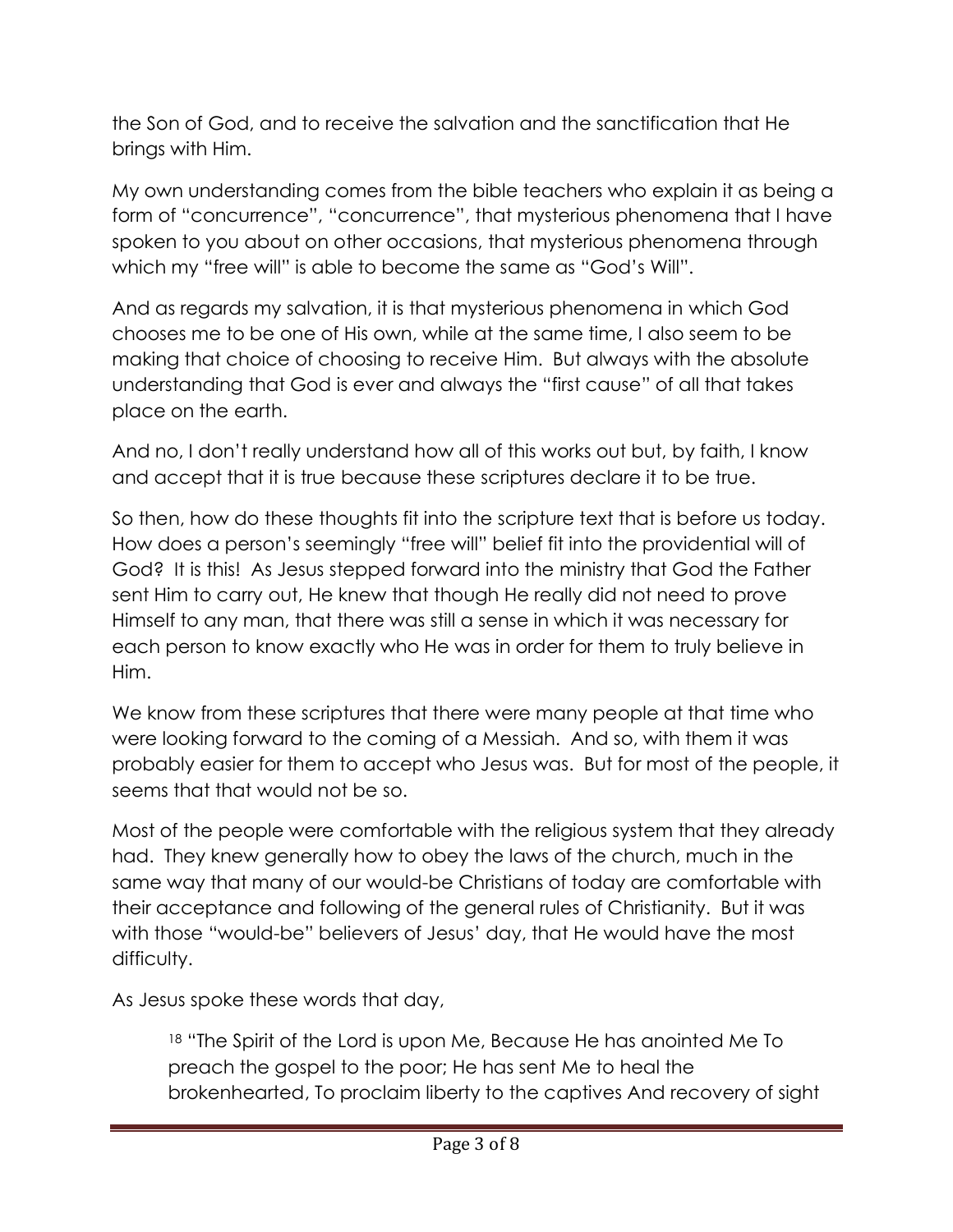to the blind, To set at liberty those who are oppressed; <sup>19</sup> To proclaim the acceptable year of the Lord." (Luke 4:18-19)

And then as He said,

"Today this Scripture is fulfilled in your hearing." (Luke 4:19)

Those words really were shocking to many of the people who were present there in the synagogue that day. Some, who were truly listening, knew exactly what Jesus was declaring about Himself, that He was saying that He really was the Messiah, the "Anointed One", the One sent to save them from their sins, the true "Son of God". And yes, some of them believed what He said. But others were not ready to accept it, and they questioned . . . "Who was He to be declaring that He was the Christ, the Messiah, the one being spoken about in this Book of Isaiah? After all, was not this man Joseph's Son, the one that many of them had watched grow up before their eyes?

That kind of resistance would be the greatest challenge that Jesus would face as He stepped forward into His ministry, to convince these obstinate people that He truly was the Messiah that they had read about in the scriptures, the One who had come to seek and to save them from their sins.

To even say that something could be a "challenge" to the God who created the whole universe, does not seem to be a right use of the words, but in reality, it was, and it still is. It was a challenge because God Himself had placed those limitations upon Himself. He chose the way of men in order that he might truly win men to Himself.

And so, the people then, and we today, continually question, "Is Jesus really who He says He is?

By God's own design, it seems to come back to this matter of man's "free will". Somehow, in the counsels of the Trinity, God the Father, God the Son and God the Holy Spirit concluded that for a person to truly love them, and for a person to truly surrender their lives to them, then that person's love and their surrender would best come as an act of that person's own will.

And I am also convinced that it has something to do with God's own holiness and righteousness. For God to remain holy and righteous as He contends with the sins of men, He must give us some freedoms of choice in the responses we have to Him.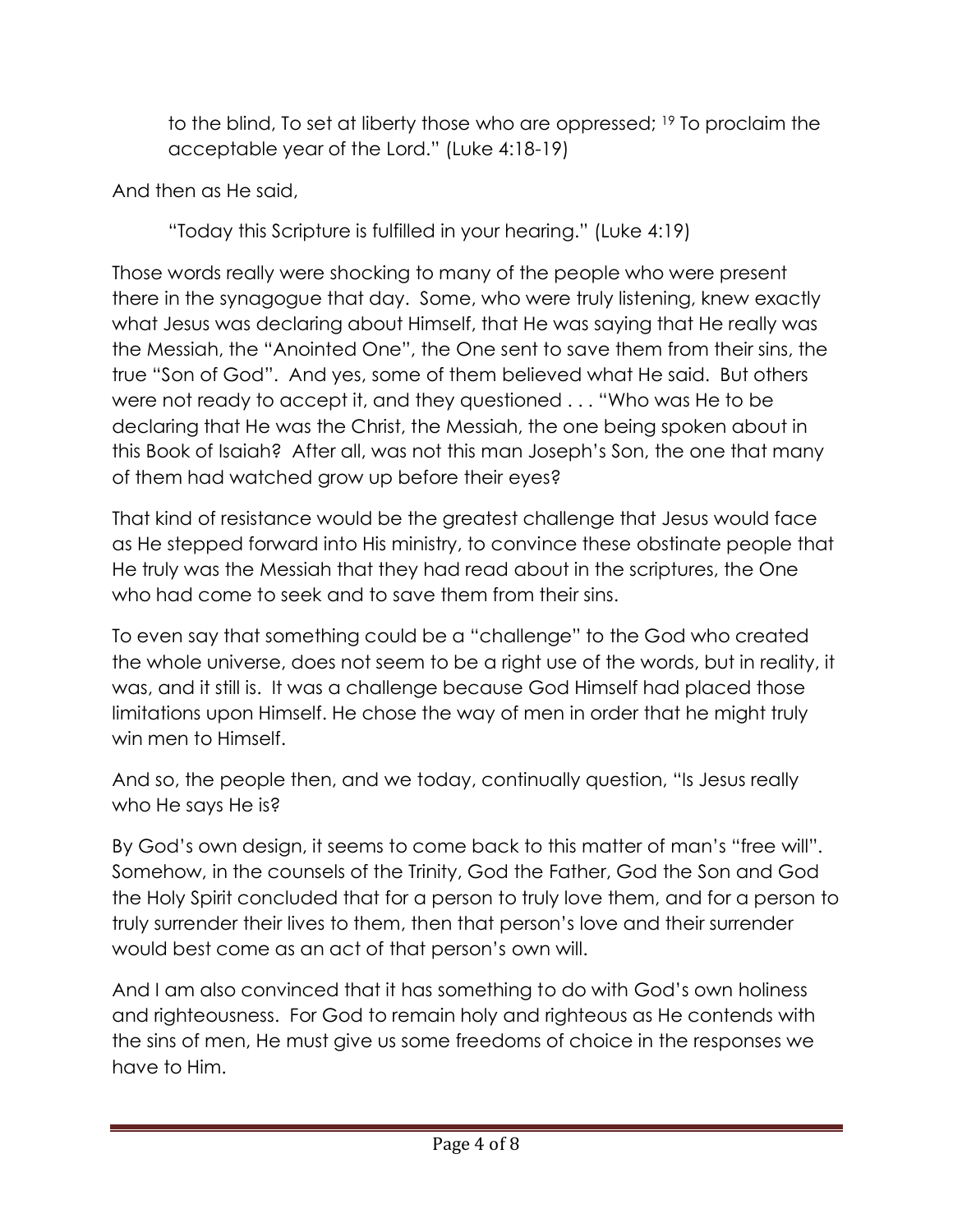In other words, if you or I want to make the choice to turn our backs on Christ and to walk straight into the pit of hell, then somehow, within that mysterious concurrence of our "wills", God will "give us over" to do that.

We read about how God will do that in Romans chapter 1. In those words, as men and women choose to suppress the truths of God and instead to choose the lures of this world over the Beloved God who created us, it is said in those words that God "gives us over to our depraved desires", even to our eternal destruction.

But then, we also know that if we do turn from our evil ways and we surrender our lives to Christ and His great salvation, then in the same way, He will gladly save us. And in that way, it very much seems to be our personal choice to make!

Does such allowance of choices on God's part cause Him to give up His Sovereignty over us? No! God can still foreordain and predestine our eternal souls, and do even much, much more. It is all somehow within His power and within His plan.

And we don't have to know exactly why or how or with whom He will accomplish each of these things. We probably would not understand it even if He explained it to us. So, for that reason, it will always remain a mystery, and a matter of "faith".

But again, this matter of convincing men and women that He was the Christ, the Son of God who had come to save them from their sins, and then to convince them to willingly give their hearts to Him, that would turn out to be one of the greatest challenges facing Jesus.

And that is the message that God has for you and me today as we view Jesus' challenge with these people. Here, in these words, Jesus told these people exactly who He was, that He was the one sent from God to preach the gospel to the poor . . . to heal the brokenhearted . . . to proclaim liberty to the captives . . . and recovery of sight to the blind . . . to set at liberty those who are oppressed, and . . . to proclaim the acceptable year of the Lord.

Yes, again, some of those people wanted to believe Jesus. They were mesmerized by His powerful way of speaking. But then, it only took one rebuke, the account in the scriptures about Elijah being sent to the widow of Zarephath, and also, Elisha being sent to Naaman the Syrian, both of which were Gentiles.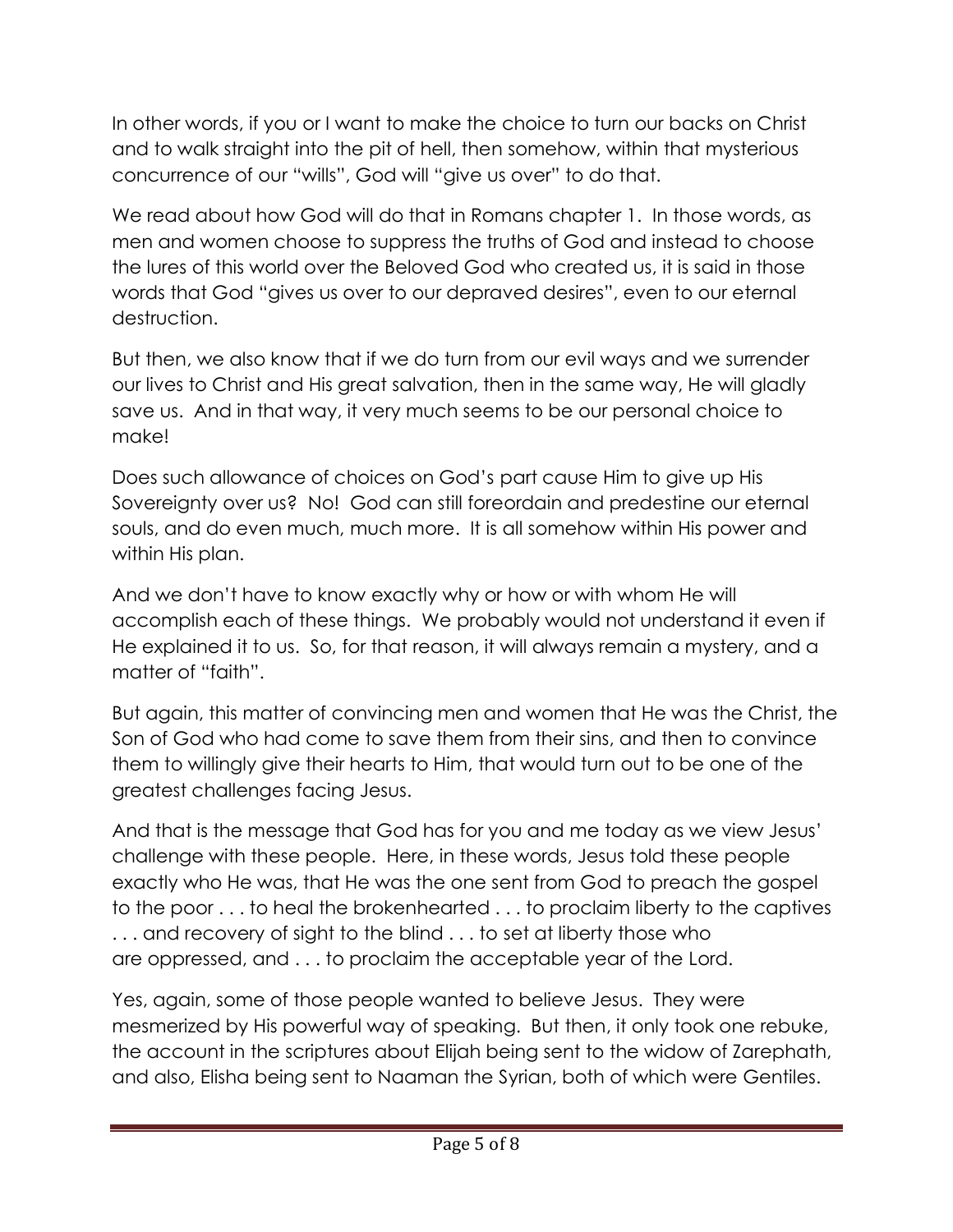Folks, that was very offensive to most of those people. They could not accept that God would choose to send His prophets to someone other than a Jew. And so, many of the same people who had just praised Him, then suddenly turned against Him, and wanted to kill Him.

Listen! Verse 28,

<sup>28</sup>So all those in the synagogue, when they heard these things, were filled with wrath, <sup>29</sup> and rose up and thrust Him out of the city; and they led Him to the brow of the hill on which their city was built, that they might throw Him down over the cliff. (Luke 4:28-29)

Challenges to our beliefs cause us to react and to do things that we might not have imagined ourselves doing. But let me say to you that these same kinds of challenges are all a part of the process that God has designed to "reach into" and to examine each of our faith.

Here, in this incident in the synagogue, we see a sudden change take place in the hearts of the people. With only a few words of rebuke, the people turned away and wanted to kill Jesus.

With you or me, it might be similar. With only a few uncomfortable words from a preacher or a fellow church member, we might decide not to come back to church anymore.

Usually though, our turning away from Jesus takes place more gradually. Most often, we just quietly "drift away" from our relationship with Christ. It might be as a result of a pandemic, as we have taking place right now. Or we might get distracted by things and activities and people who steal our time away from our reading of our bible, from praying, from going to Bible Studies, and eventually from going to church.

And that distraction is the opening that the world, the flesh and the devil are looking for. That is the opportunity that they use to cause us to once again lapse back into that great challenge that Jesus faced. We begin to question all over again, "Is Jesus really who He says He is?"

And folks, that really can happen with you and me. Satan is persistent and he is committed to stealing our souls away from Christ.

How can it take place with you and me personally? It might begin with just a quiet pondering that creeps into our thoughts. And if we leave those thoughts unattended for a while, they can eventually erupt into full-blown and powerful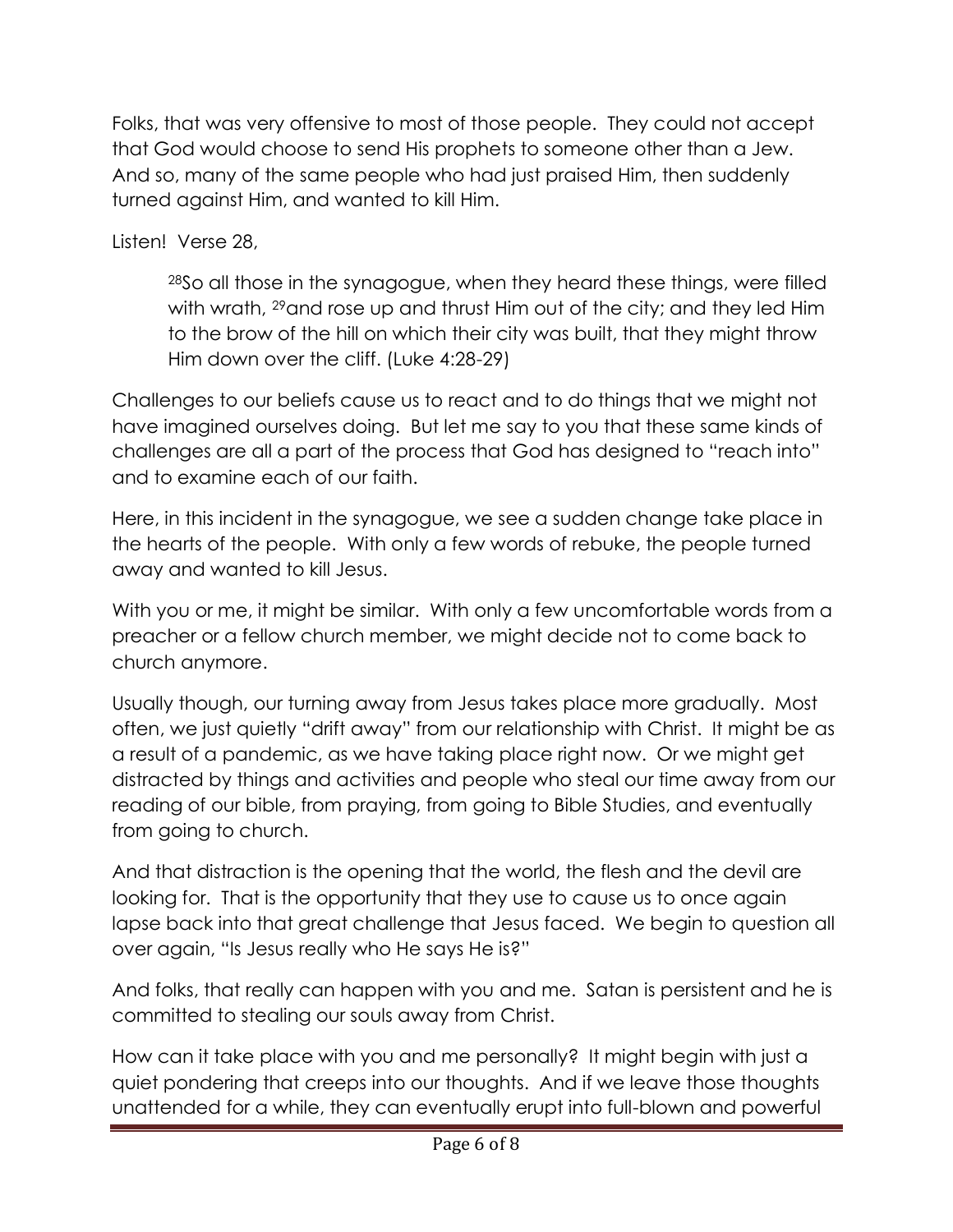doubt, asking, "Is this religion that I had once come to trust really real? Is Jesus Christ really God? Is He really a Savior, my Savior, sent from God the Father to save me?"

As much as you and I might not want those kinds of thoughts to keep coming up in our minds, they will, and you and I need to know how to deal with them.

Again, where do those thoughts come from? Most often, they come straight out of the pit of hell, the world, the flesh and the devil. And they have only one purpose and that is to confuse us and to turn us away from Christ.

As these scriptures tell us, the evil one has one desire, and that is "to steal, to kill and to destroy", each of us.

Thankfully though, even when the world, the flesh and the devil combine their efforts to hurt us and to turn us aside with their questions and doubts, God remains close at hand to be our defender and our helper. And if we are careful, to listen for and to hear His "still small voice", and to respond rightly to His help, then our questions can get settled quickly and rightly, and by their answers actually enable us to go on forward more encouraged than we ever were before.

Folks, you and I must be confident and take great pleasure in knowing that our God is faithful and trustworthy, and in knowing that He is far more powerful than the world, the flesh or the devil, and that as they try their hardest to do us harm, God is right there at work to turn their mischief right back into their face and to defeat their purposes.

But how do you and I keep and hold onto our confidence and our faith in the Lord in amidst of all of the trials and the battles that beset us? The answer is given to us clearly in these scriptures. We gain and we keep our faith by the hearing and receiving of God's word. Listen to these simple words of Romans 10:17.

<sup>17</sup>So then faith *cometh* by hearing, and hearing by the word of God. (Romans 10:17)

We gain faith and we keep our faith by staying in constant contact with Christ by the reading and the hearing of His word.

I'm reminded of soldiers on the field of battle, caught up in the rage of gunfire and exploding artillery. If they are not careful, they can get confused and disoriented and distracted. The rule for survival and victory is to keep focused